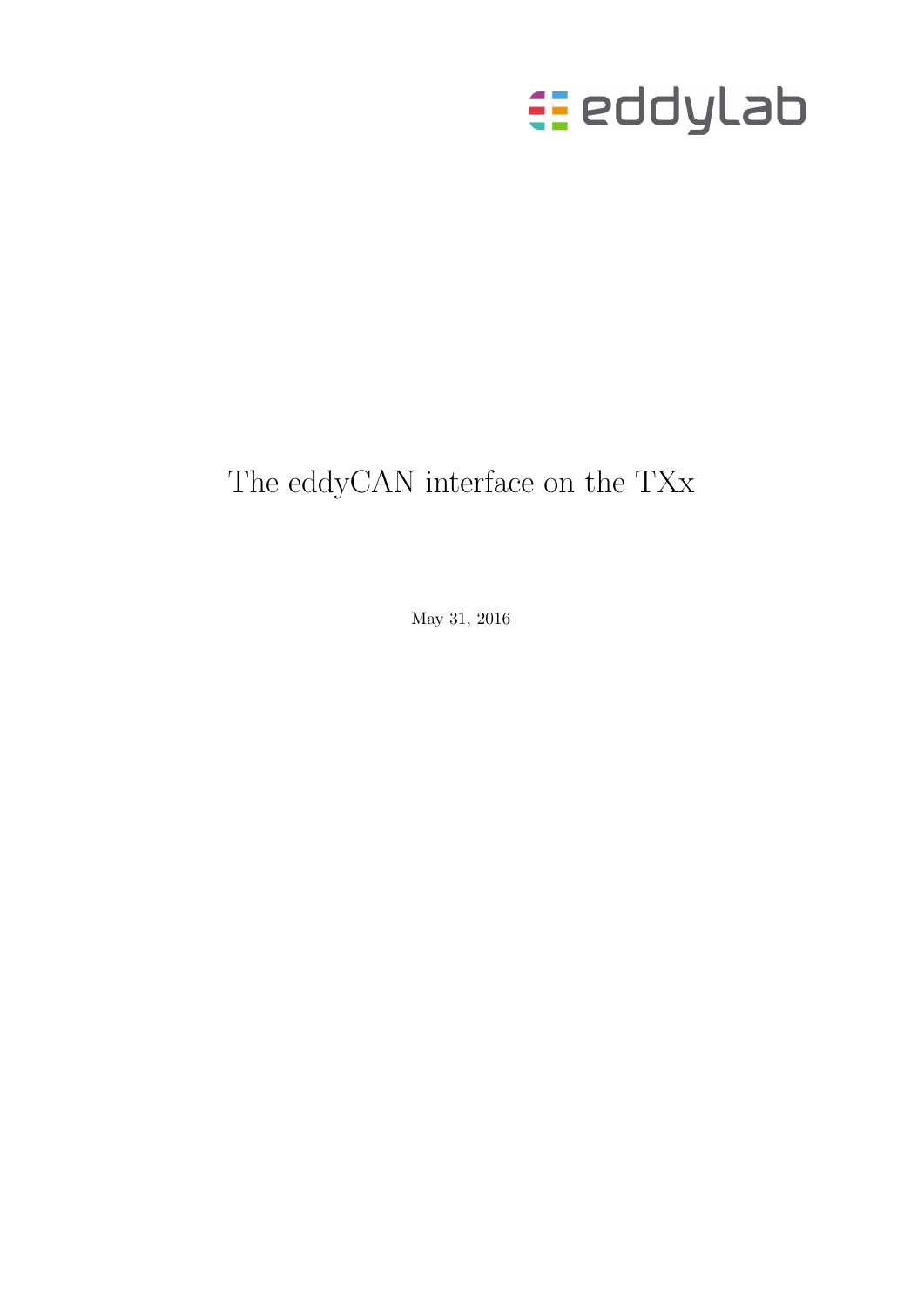# Contents

| 1        |     | Essentials                                                                            | $\bf{2}$         |
|----------|-----|---------------------------------------------------------------------------------------|------------------|
| $\bf{2}$ |     | CAN-Bus                                                                               | $\bf{2}$         |
|          | 2.1 |                                                                                       |                  |
|          | 2.2 |                                                                                       |                  |
|          | 2.3 |                                                                                       |                  |
| 3        |     | eddyCAN protocol                                                                      | 3                |
|          | 3.1 | Communication objects and message types $\ldots \ldots \ldots \ldots \ldots \ldots$ 3 |                  |
|          | 3.2 |                                                                                       |                  |
|          | 3.3 |                                                                                       | $6\phantom{.0}6$ |
|          |     | 3.3.1                                                                                 | - 6              |
|          |     | 3.3.2                                                                                 | $\overline{7}$   |
|          |     | 3.3.3                                                                                 | - 9              |
|          | 3.4 |                                                                                       | - 9              |
|          |     |                                                                                       | -10              |
|          | 3.5 |                                                                                       |                  |
|          |     |                                                                                       |                  |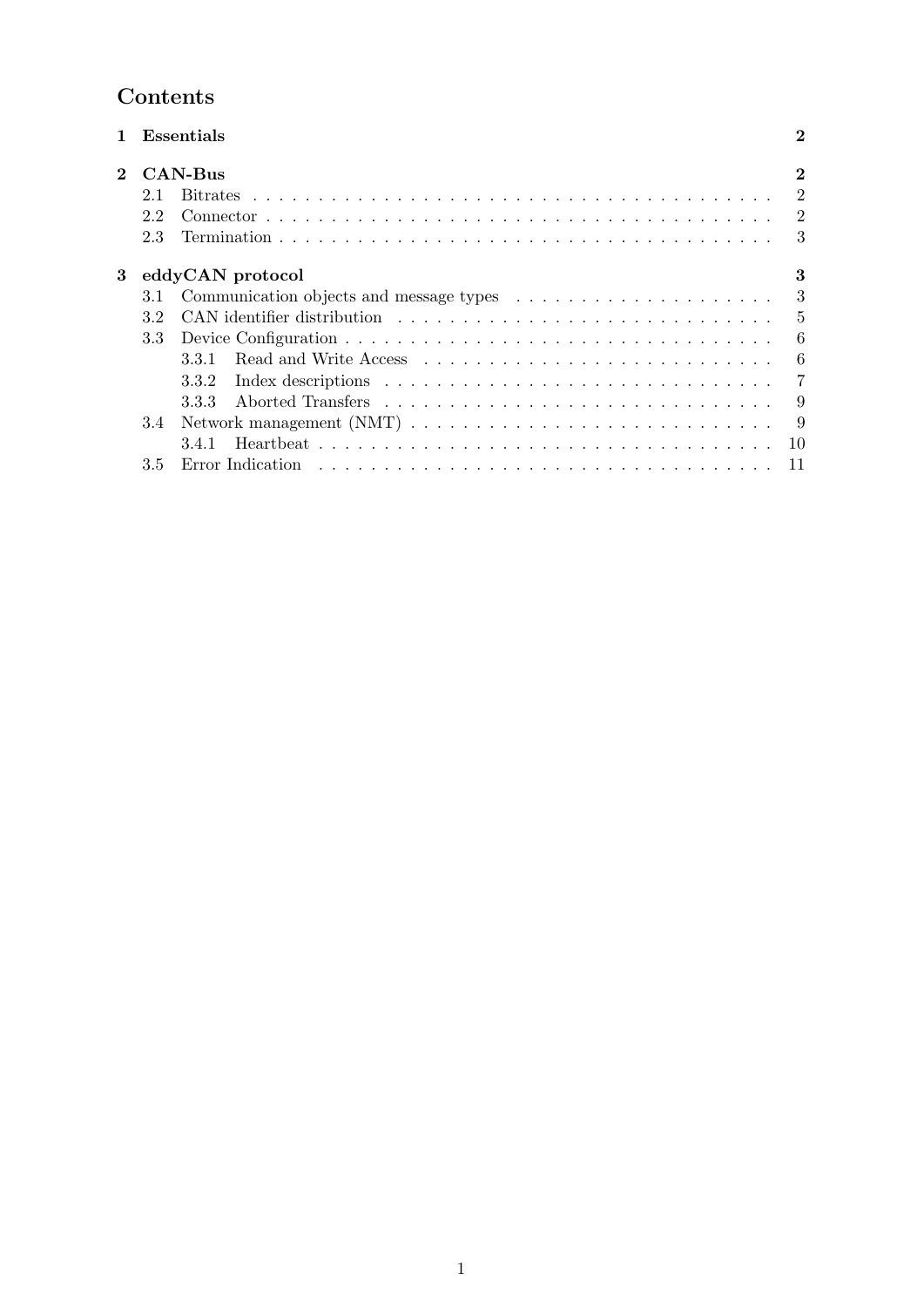## 1 Essentials

Communication with eddylab's Eddy Current driver is based on USB or the CAN-Bus. This document gives full insight into the eddyCAN-Protocol.

The eddyCAN-Protocol is closely related to the well known CANopen-Protocol. eddyCAN is a proprietary CAN-protocol based on CANopen - as it does not fulfill all (but many) mandatory specifications of the CANopen-Protocol. Nevertheless - all the naming conventions that are known from CANopen are used here as well. A fully compliant CANopen-interface will be available shortly.

## 2 CAN-Bus

#### 2.1 Bitrates

The CAN-specification defines the physical medium and the transfer mechanisms on the bus. The eddyCAN-protocol uses the 11-bit identifier and supports bitrates up to 1 Mbit. Table 1 contains the available bitrates and their corresponding cable lengths.

| <b>Bitrate</b>    | Max. cable length |
|-------------------|-------------------|
| $1$ MBit/s        | 25m               |
| $500$ kBit/s $\,$ | 50 <sub>m</sub>   |
| $250$ kBit/s      | 250m <sup>1</sup> |
| $100$ kBit/s      | 500m <sup>1</sup> |
| $50$ kBit/s       | $1000m^2$         |

Table 1: CAN bitrates and cable lengths.

### 2.2 Connector

The TX-Driver has a D-Sub 9 connector. Only two pins (2 and 7) of this connector are assigned to the CAN-Bus. The remaining pins are assigned to other functions - and are not n.c.  $\rightarrow$  do not apply random voltages or loads! Table 2 shows the pin assignment.

| Pin            | <b>Function</b> | Comment                                  |
|----------------|-----------------|------------------------------------------|
| 1              | Output 1        | switching output 05V                     |
| $\overline{2}$ | CAN-Low         |                                          |
| 3              | GND             | optional for the CAN-Bus                 |
| 4              | Input 1         | switching input 05V                      |
| 5              | Input 2         | switching input 05V                      |
| 6              | <b>GND</b>      | Gnd for the switching inputs and outputs |
| $\overline{7}$ | CAN-High        |                                          |
| 8              | Output 2        | switching output 0.5V                    |
| 9              | n.c.            |                                          |

Table 2: Pin assignment on the D-Sub 9

<sup>&</sup>lt;sup>1</sup>For a bus length greater than about 200m the use of optocouplers is recommended. If opto-couplers are placed between CAN controller and transceiver this affects the maximum bus length depending on the optocoupler's propagation delay.

<sup>2</sup>For a bus length greater than about 1km - bridge or repeater devices may be needed.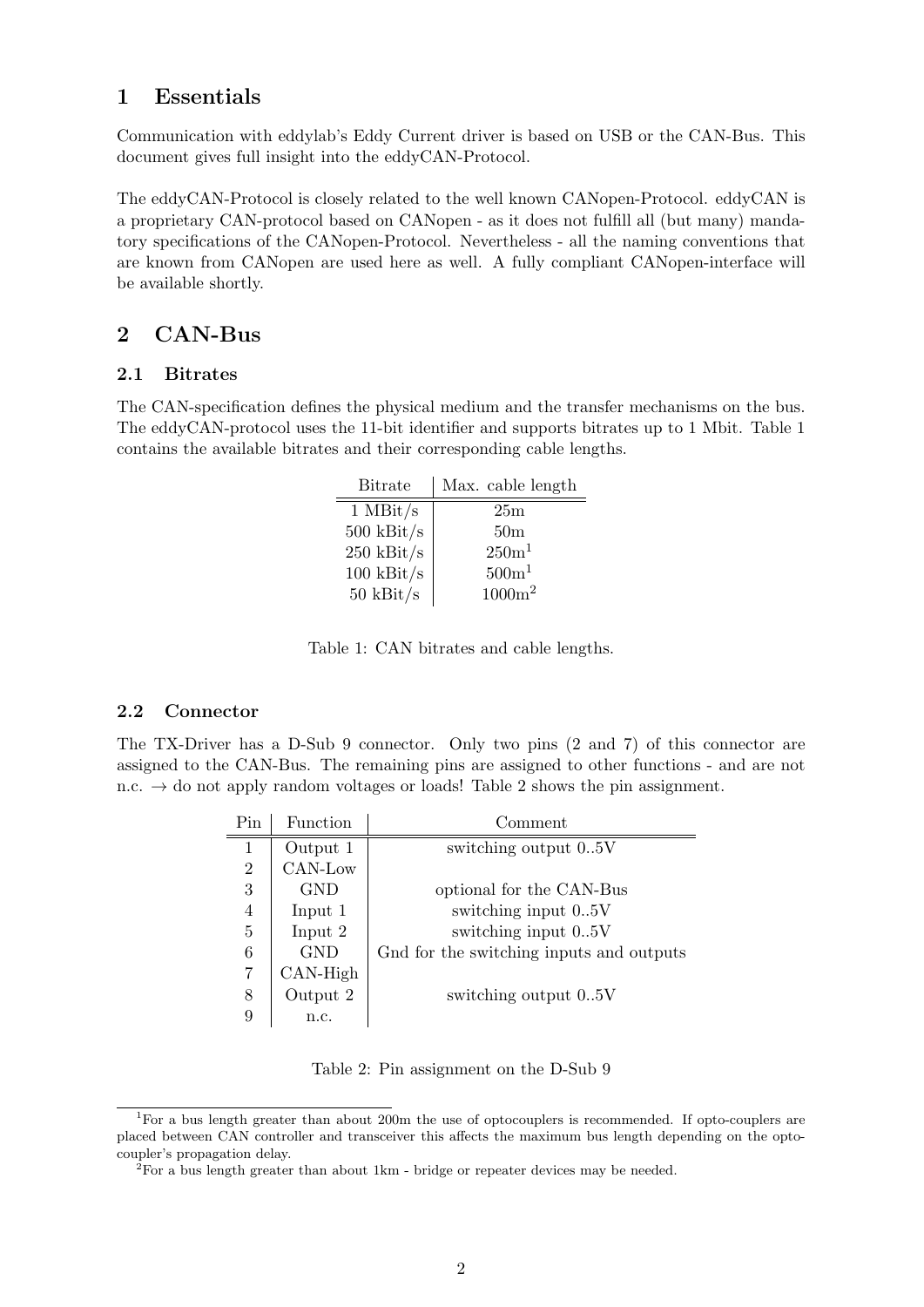## 2.3 Termination

The twisted pair cable has to be terminated with 120- $\Omega$  on both ends. We recommend to use CAN-Connectors with integrated (switchable) resistors. These connectors facilitate the setup of fieldbus systems. The right connector in Figure 1 is the terminated (resistor is switched on) end of the bus. The left connector shows an intermediate connection on the bus (resistor is switched off).



Figure 1: CAN-Bus connectors with integrated termination.

## 3 eddyCAN protocol

As mentioned above - the eddyCAN-Protocol is a proprietary CAN-protocol based on the general CANopen communication profile. The components of the protocol are summarized as follows.

- 1. Communication objects and message types.
- 2. CAN identifier distribution
- 3. Device configuration
- 4. Network management

## 3.1 Communication objects and message types

This section gives an overview of the messages on the network and their functions. Basically there are four types of messages.

Network management (NMT): The purpose of these messages is to control the nodes on the network. NMT messages are used to initialize, start or stop a node. Further use is to monitor the presence of a node (supervision of the network). NMT messages are transmitted from a master to control the slaves on the network. The slaves do not confirm an NMTmessage.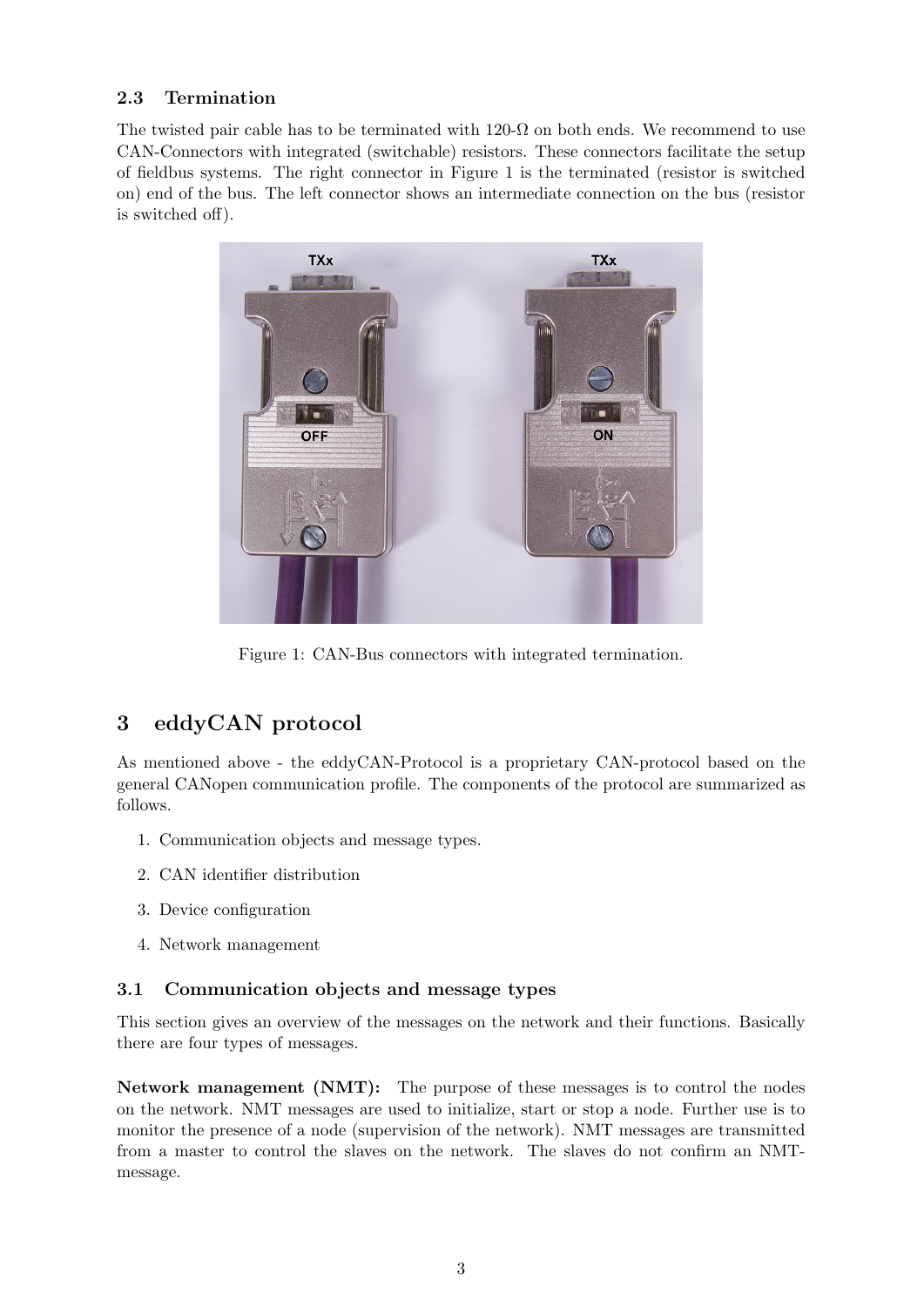Process data object (PDO): These are used to transfer and receive realtime data. All of the 8 databytes in a CAN-frame can be used to exchange data (i.e. positions). A node that transmits data is called a producer (TPDO) and a node that receives data is called a consumer (RPDO). The TX-Driver is a PDO producer. The data within a PDO-message is the position of the sensor. The mechanisms that trigger a message transmission can be of different nature.

- The transmission can be triggered timer driven by a device-internal clock. This results in a constant sampling-rate and a predictable bus load. See Update Time and Nr Of Nodes in section 3.3.2.
- For low sampling-rates or snapshotted data the remotely triggered transmission will minimize the amount of needless bus load. The TX-Driver will transmit a message after the reception of a remote frame. The remote frame needs to carry the identifier of PDO3 (see table 3) and the required number of bytes to be received.
- For the purpose of remotely triggering synchronous TPDOs over the entire network a SYNC message can be sent. Every node on the network configured to transfer a PDO upon the reception of a SYNC message will do so. The identifier of a SYNC message is always 128/(80h) (see table 3). The datalength is always zero.

Databytes in PDOs: The TX-Driver exists as single- and dual-channel driver. Each with the option to transfer the position of an incremental encoder. This results in four possible interpretations of eight databytes in a CAN-frame. The following figures reflect the possible byteorders:



Figure 2: PDO structure (4 bytes) for a single-channel driver without encoder

| Byte03     | Byte47     |  |
|------------|------------|--|
| Position 1 | Position 2 |  |

Figure 3: PDO structure (8 bytes) for a dual-channel driver without encoder

| Byte03     | $Byte4\&5$ |
|------------|------------|
| Position 1 | Encoder    |

Figure 4: PDO structure (6 bytes) for a single-channel driver & encoder

| Byte02     | Byte35     | $Byte6\&7$ |
|------------|------------|------------|
| Position 1 | Position 2 | Encoder    |

Figure 5: PDO structure (8 bytes) for a dual-channel driver & encoder

Datatypes in PDOs: The position-value in a PDO is always 4 bytes long except for a dual-channel driver & encoder (3 bytes in this case). The byte order is always LSB first (i.e. in a dual-channel message without encoder - byte 0 is the LSB of Position 1 and Byte 4 is the LSB of Position 2). The conversion to a fixed-point value in  $\text{[mm]}$  is as follows: interpret the 32-bit-value as integer and divide this value by  $2^{27}$ .

The 3 byte position (dual-channel driver & encoder) is converted analogously: interpret the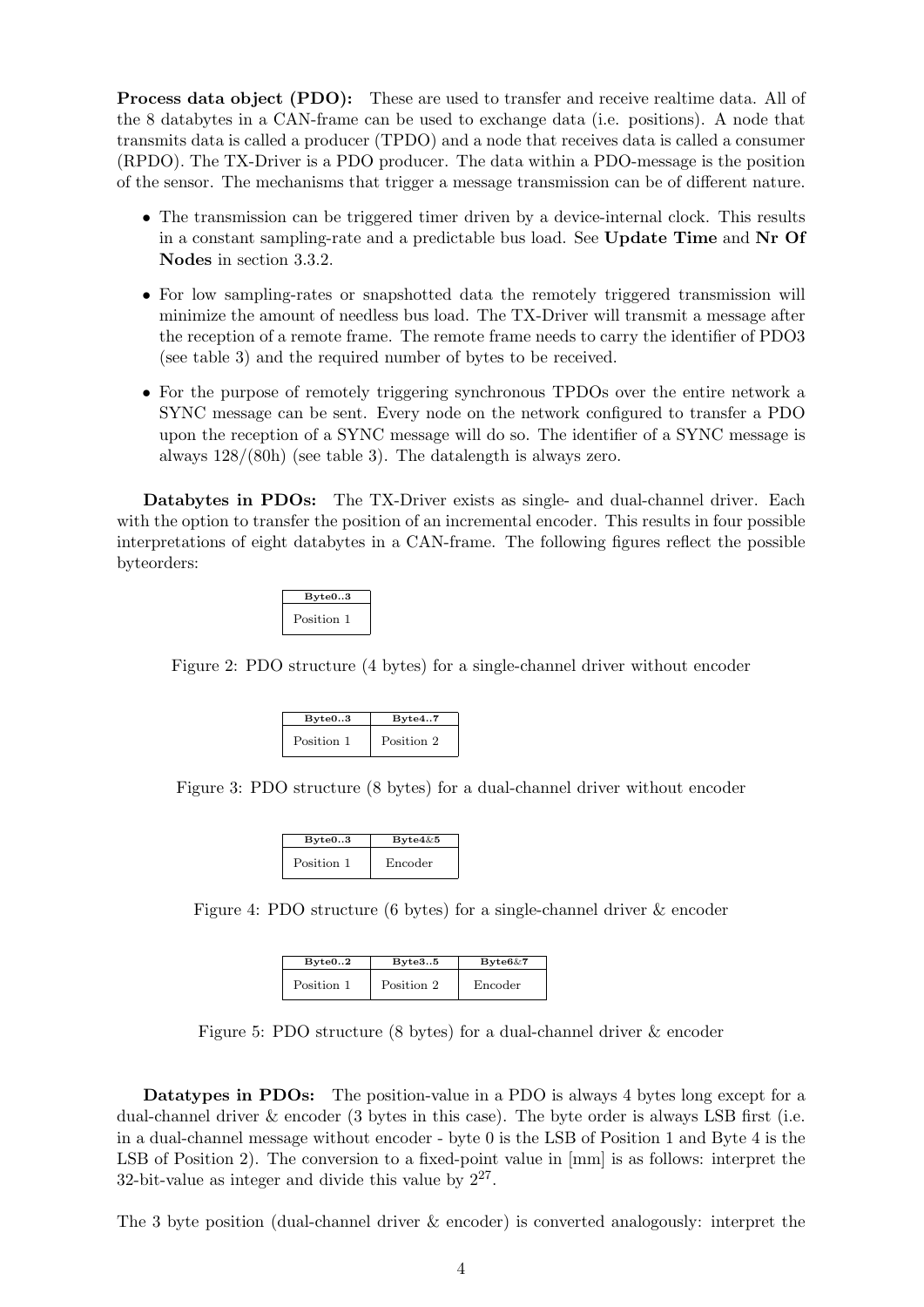24-bit-value as integer and divide this value by  $2^{19}$ . The byte order is always LSB first (i.e. in dual-channel message with encoder - byte 0 is the LSB of position 1, byte 3 is the LSB of position 2 and byte 6 is the LSB of the encoder value).

The encoder is a 16-bit-integer value which reflects the native data-representation of incremental encoders.

Service data object (SDO): SDOs are used to configure a device. Every device has a set of parameters over a defined index range. Entries up to a length of four bytes can be accessed with SDO read and write commands. SDOs are not used to transfer realtime data. An SDO is always followed by a confirmation message.

Special messages: SYNC and Error For the purpose of synchronizing events on the network - a SYNC message can be sent from the master. An interesting event on a TX-Driver network is the synchronous sampling of all positions. The transmission of the simultaneously sampled data will be accomplished in sequential fashion (with PDOs).

Furthermore - errors on a node (TX-Driver) are indicated in error messages. Most errors on a network result from communication or protocol errors.

## 3.2 CAN identifier distribution

The eddyCAN protocol (same as in CANopen) is based on the 11-bit CAN-identifier. The 11-bit identifier is split up into a functional part and a node-id part. The node-id has to be unique for every device on the network. The functional part defines the type of message or service and is applicable for every device of the same type. This combined identifier (known as COB-ID in CANopen) will be unique for every CAN-message on the network - for the case that all node-ids are unique. A device's node-id has to be defined by the end-user (system integrator).

The node-id of eddylab's TX-Driver can be defined on the CAN-Bus or with eddylab 2.0.1 and newer versions.

The combination of functional part (4-bit) and node-id part (7-bit) in the 11-bit-identifier results in a defined connection set. The 7-bit node-id allows 127 slave-nodes (physical) on the network. Table 3 reflects the identifier distribution. The highest priority identifier is 0. The higher the identifier of a message the lower its priority.

| Message     | Identifier(s)          | Comment                                |
|-------------|------------------------|----------------------------------------|
| <b>NMT</b>  |                        | broadcast administration               |
| <b>SYNC</b> | 128(80h)               | broadcast synchronisation              |
| Error       | $128(80h) + node-id$   | error indication                       |
| PDO1(tx)    | $384(180h) + node-id$  | cyclic transmission (internal trigger) |
| PDO2(tx)    | $640(280h) + node-id$  | transmission after sync request        |
| PDO3(tx)    | $896(380h) + node-id$  | transmission after remote request      |
| SDO(tx)     | $1408(580h) + node-id$ | transmission of configuration data     |
| SDO(rx)     | $1536(600h) + node-id$ | reception of configuration data        |
| Heartbeat   | $1792(700h) + node-id$ | transmission of the heartbeat          |

Table 3: Identifier Distribution on the TX-Driver

Example: A device configured with a node-id of 2 will transmit the PDO1 with a CANidentifier of 386(182h). If the same device receives a SYNC-request (128(80h)) - PDO2 with a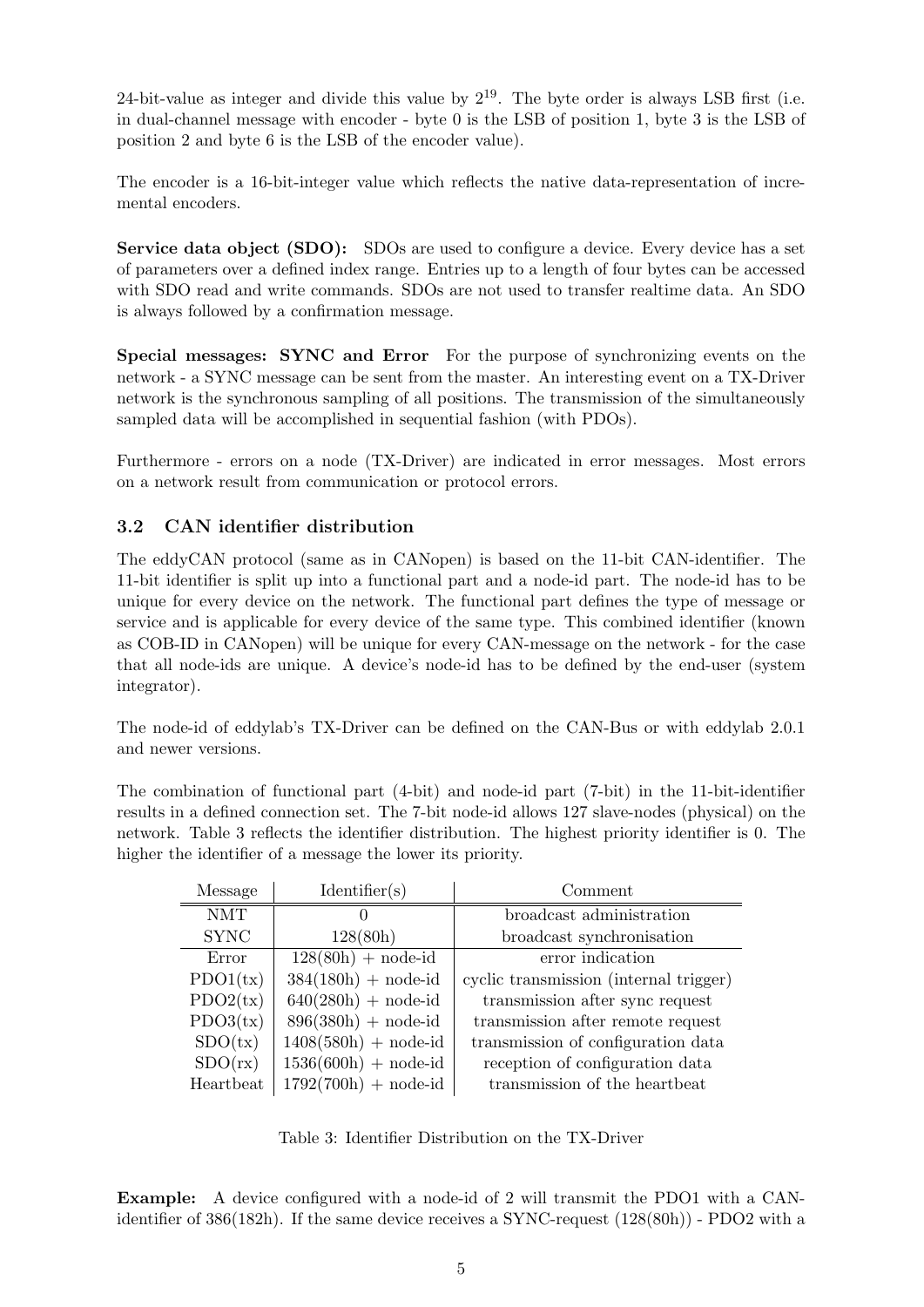CAN-identifier of 642(282h) will be transmitted. The content of each message will always be the position(s) of the TX-Driver+Sensor(s). The major difference between PDO1 and PDO2 is the kind of triggering the messages.

### 3.3 Device Configuration

All the configurable entries (or objects) on the TX-Driver are organized within a strictly defined list. The entries in this list can be addressed with a 16-bit index and a 8-bit subindex. Read and write access on the index is accomplished with SDOs (see section 3.1). Table 4 reflects the available configuration entries. The index starts at 2000h - this corresponds with the manufacturer specific profile area in the CANopen object dictionary.

| Index(hex) | Name                  | Type                   | Access    | Subindex(hex) |
|------------|-----------------------|------------------------|-----------|---------------|
| 2000       | Node-ID               | Unsigned <sub>8</sub>  | <b>RW</b> |               |
| 2001       | Bitrate Index         | Unsigned <sub>8</sub>  | <b>RW</b> |               |
| 2002       | Nr Of Nodes           | Unsigned <sub>8</sub>  | <b>RW</b> |               |
| 2003       | Update Time           | Unsigned $16$          | <b>RW</b> |               |
| 2004       | Can Config Register   | Unsigned $16$          | <b>RW</b> |               |
| 2005       | Basic Config Register | Unsigned $16$          | <b>RW</b> |               |
| 2006       | Filter                | Unsigned <sub>8</sub>  | <b>RW</b> | 1:2           |
| 2007       | Comparator            | Unsigned <sub>32</sub> | <b>RW</b> | 1:2           |
| 2008       | Counts Per Revolution | Unsigned $16$          | RW        |               |
| 2009       | Encoder Resolution    | Unsigned $16$          | <b>RW</b> |               |
| 200A       | Reset Encoder         |                        | W         |               |

Table 4: Configuration Index on the TX-Driver

#### 3.3.1 Read and Write Access

The configuration entries can be accessed with SDOs. The TX-Driver can be interpreted as a provider of its configuration data. Data exchange (read or write) is always a confirmed service and is never initiated by the TX-Driver. The TX-Driver on the network responds (confirmation) with data or accepts data. That is: for the case that data shall be written to the device - the request contains data. The actual procedure (read or write) is defined within the first byte of the CAN-frame (Command byte). An SDO is always 8 bytes long and has a defined structure as shown in figure 3.3.1.

| Byte <sub>0</sub> | Byte12 | Byte3     | Byte47 |
|-------------------|--------|-----------|--------|
| Command           | Index  | Sub-Index | Data   |

Figure 6: Basic structure of a SDO

Byte 0: is the command byte. Table 5 lists the command byte and the corresponding function.

Bytes 1..2: are the index bytes. These address the 16-bit index. The byte order is LSB first. This means that the index 2001h will be transferred as byte 1: 01h and byte 2: 20h.

Byte 3: is the subindex. If no subindices are available on an index - the subindex is always 0. If no subindex is available on an index and a subindex entry is requested - the result will always be the entry at 0 (no subindex).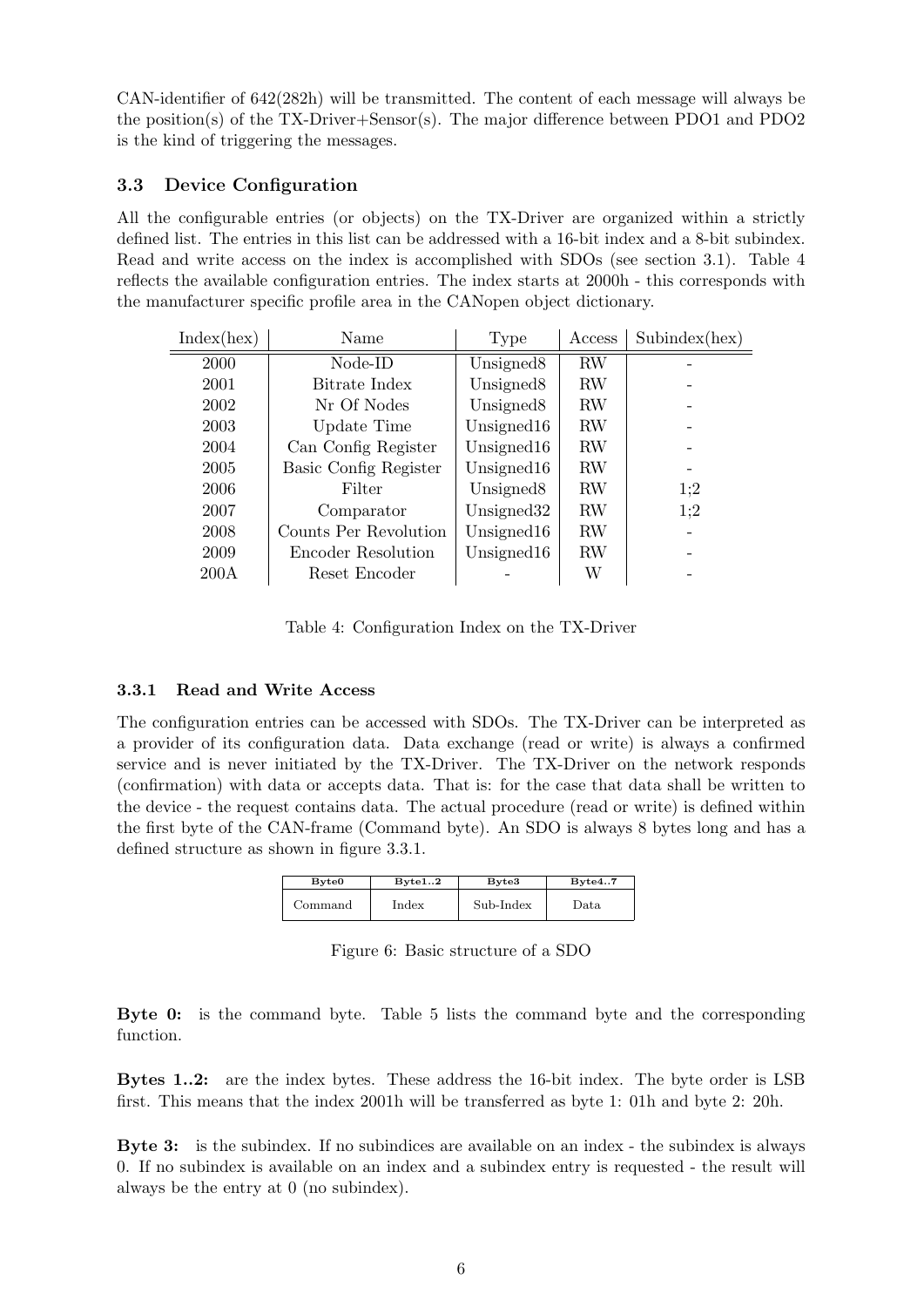Bytes 4..7: are the data bytes. Data with a maximum length of 4 bytes can be transferred within one SDO-frame. The byte order is LSB first for data sets greater than one byte. Each entry has a specific length. This length is given in the index descriptions (section 3.3.2) and in table 4.

| Direction as seen from $TX \mid \text{Command}$ |                 | <b>Function</b>                           |
|-------------------------------------------------|-----------------|-------------------------------------------|
|                                                 | 22h             | write data to device (4 bytes max)        |
|                                                 | 60 <sub>h</sub> | confirmation after writing data to device |
|                                                 | 40 <sub>h</sub> | request data from device                  |
|                                                 | 43h             | confirmation with 4 bytes data            |
|                                                 | 4Bh             | confirmation with 2 bytes data            |
|                                                 | 4Fh             | confirmation with 1 byte data             |
|                                                 | 80 <sub>h</sub> | error                                     |

Table 5: Command bytes and functions

#### 3.3.2 Index descriptions

Node-ID (2000h/1byte): is the unique 7-bit-identifier on the network (value range 1..127). A restart is required after modifying this value to become valid. This parameter can also be modified with eddylab.

The Bitrate Index (2001h/1byte): defines the bitrate on the network. All nodes on the network need to be configured with the same bitrate. Table 6 lists the bitrate index and the corresponding bitrate. A restart is required after modifying this value to become valid. This parameter can also be modified with eddylab.

| Bitrate Index (dec) | <b>Bitrate</b> |
|---------------------|----------------|
|                     | 50kBit/s       |
|                     | $100$ kBit/s   |
| 2                   | $250$ kBit/s   |
| 3                   | $500$ kBit/s   |
|                     | 1MBit/s        |

 $\equiv$ 

Table 6: Bitrate Index

A Nr Of Nodes (2002h/1byte): can be defined to facilitate the efficient usage of the CAN-Bus (for PDO1 - device internal clocked transmission of position data). This function is only useful for networks which are strongly dominated by TX-Drivers (i.e. this functions assumes a very low busload that is caused by other 'Not-TX-Drivers'.) The purpose is to generate a 50%-busload - by defining the number of participating TX-Drivers (network-wide) on each TX-Driver. The TX-Drivers auto-generate a transmission-rate that fulfills a 50% busload condition. The value range is 1..127. This function becomes active by setting the following parameter (Update Time 2003h) to a value of 65535.

The Update Time (2003h/2bytes): defines the time in [ms] that passes between subsequent updates on the CAN-Bus (PDO1). The value range is 1..65534 ms. A value of 0 inhibits the timer driven transmission of position data. This setting is needed if only the remotely driven (PDO3) or sync driven (PDO2) transmission of position data is desired. A value of 65535 activates the 50%-busload function.

 ${}^{3}$ The  $\rightarrow$  corresponds with the incoming message.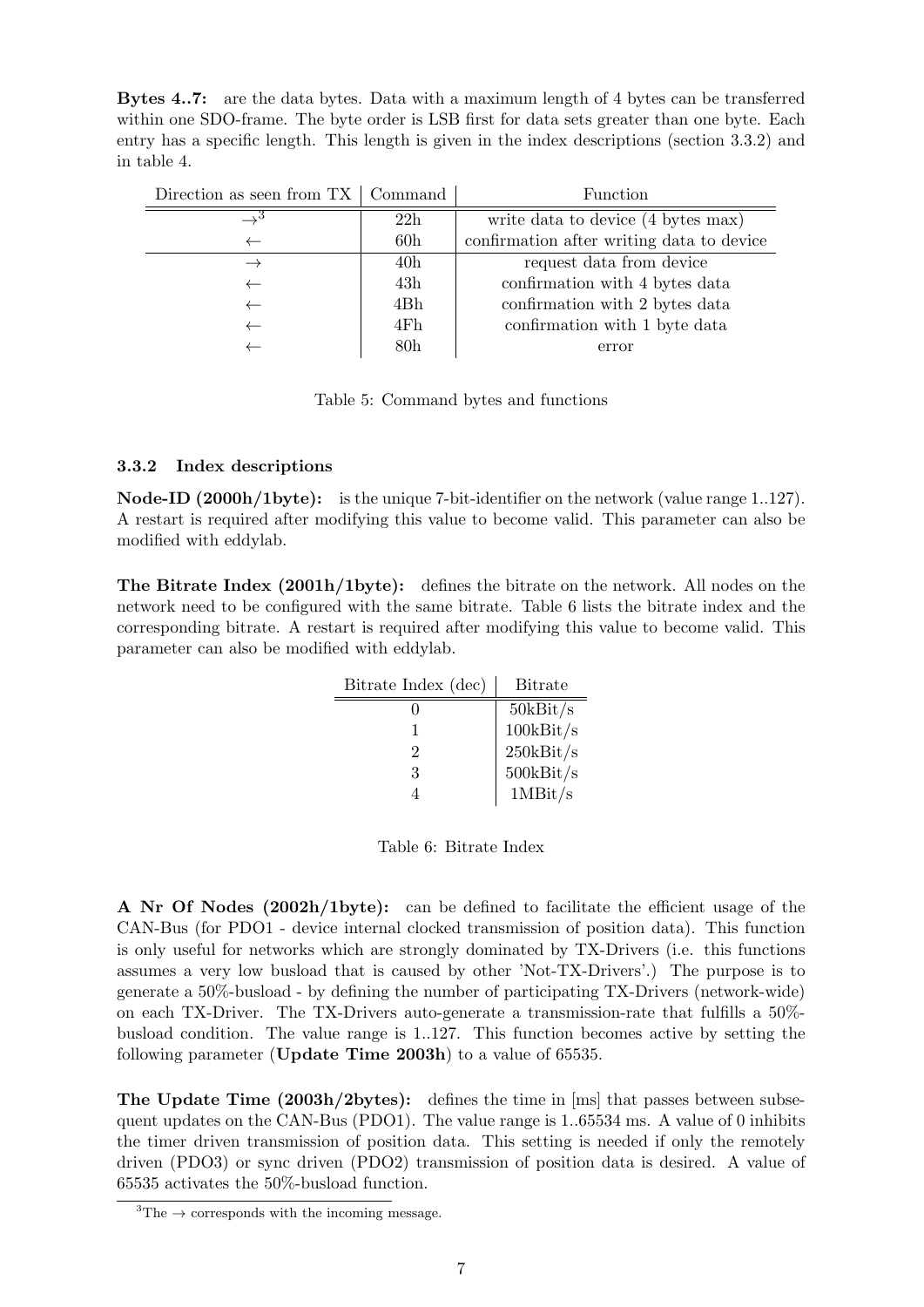The Can Config Register (2004h/2bytes): configures three CAN-parameters on the TX-Driver. If Autostart Operational is set - the device will enter the Operational state after Boot-Up. Sync Encoder additionally transmits the position of a connected encoder. If Heartbeat is set - the TX-Driver will periodically transmit a Heartbeat-message. Table 7 lists the register value and the corresponding functionality.

| Value | Autostart Operational   Sync Encoder   Heartbeat |          |   |
|-------|--------------------------------------------------|----------|---|
|       |                                                  |          |   |
|       | ×                                                |          |   |
| າ     |                                                  | ×        |   |
|       | $\times$                                         | $\times$ |   |
|       |                                                  |          |   |
|       | ×                                                |          | × |
|       |                                                  | ×        |   |
|       |                                                  |          |   |

Table 7: Can Register Functions

The Basic Config Register (2005h/2bytes): configures the encoder-interface. If Rotary Encoder is set - the device assumes a rotary encoder. If not set - the TX-Driver assumes a linear encoder. If desired the counting direction can be reversed with Reverse Encoder Direction. Table 8 lists the register value and the corresponding functionality.

|  | Value   reserved   Rotary Encoder   Reverse Encoder Direction |
|--|---------------------------------------------------------------|
|  |                                                               |
|  |                                                               |
|  |                                                               |
|  |                                                               |

|  |  |  | Table 8: User Register Functions |
|--|--|--|----------------------------------|
|--|--|--|----------------------------------|

The Filter Index (2006h/1byte): defines the edge frequency for every channel. The TX-Driver can be configured with five edge frequencies. A subindex of 1 addresses channel 1 and a subindex of 2 addresses channel 2. Table 9 lists the filter index and the corresponding edge frequency.

| Filter Index (dec) | edge frequency       |
|--------------------|----------------------|
|                    | no Filter is active. |
|                    | $10$ Hz              |
|                    | $100$ Hz             |
|                    | $1 \text{ kHz}$      |
|                    | $10 \;{\rm kHz}$     |

| Table 9: Selectable Filters on the TX-Driver |  |
|----------------------------------------------|--|
|----------------------------------------------|--|

A comparator value (2007h/4bytes): can be defined for every channel. The value range is 0..1. A comparator value of 0.5 means that the output will be switched at 50% of the sensor's measuring range. If the sensor's position is above 50% the output will be high otherwise low. For single channel devices both comparator values are assigned to one channel. This permits the definition of a low and a high threshold for one channel. The subindex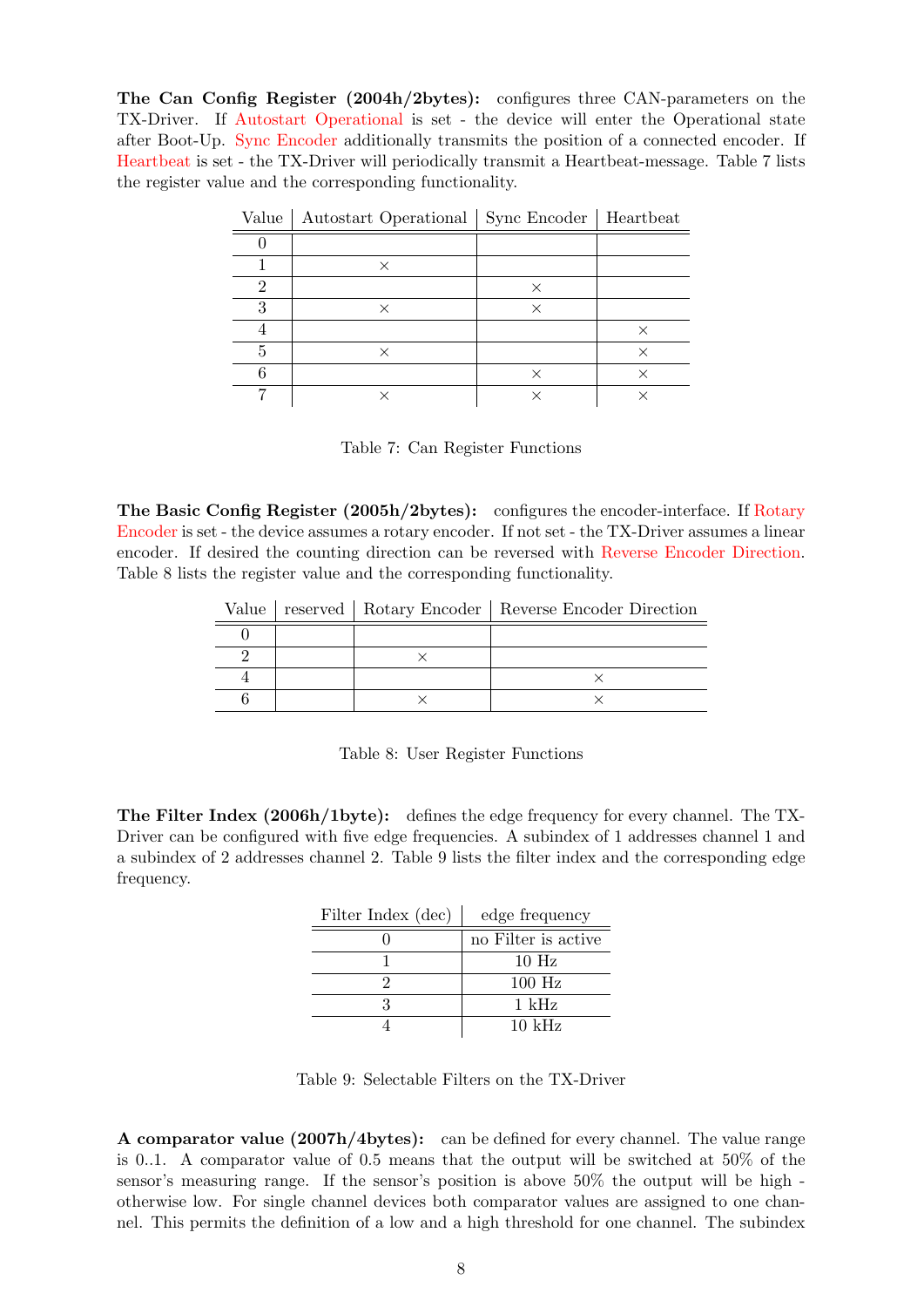addresses the respective channel. The datatype is a fixed-point-value between 0..1. The value is calculated as follows. Multiply the comparator value by  $2^{30}$ . This 32-bit-integer value has to be transferred to the TX-Driver.

Example: If the desired comparator value is 0.5 - the integer-value is  $0.5 \times 2^{30} = 536870912$ .

Counts per Revolution (2008h/2bytes): defines the number of increments of a rotary encoder (4x encoding). The value range is 1..65535.

The Encoder Resolution (2009h/2bytes): is the resolution of a linear encoder  $(4x \text{ en-})$ coding) in  $\lfloor nm \rfloor$ . A typical value is 100 nm.

Reset (200Ah): the encoder (linear) if an over- or underrun occurred. No data is transferred.

## 3.3.3 Aborted Transfers

If an index cannot be accessed or does not exist the confirmation message from the TX-Driver contains a error code. The command byte of a message containing an error code is always 80h (see Table 3). The error code of an aborted transfer is 4 bytes long. The supported codes are:

| Code (hex) | meaning                             |
|------------|-------------------------------------|
| 05040001h  | Command unknown                     |
| 06020000h  | Index does not exist                |
| 06090011h  | Subindex does not exist.            |
| 06090030h  | Range exceeded                      |
| 06010001h  | Attempt to read a write only object |
| 06010002h  | Attempt to write a read only object |
| 08000000h  | General error                       |

Table 10: Codes for aborted transfers

## 3.4 Network management (NMT)

Every node (slave) can be in three different states after Boot-Up. These are Pre-Operational, Operational and Stopped. The actual state is controlled from the master. Each state offers a specific functionality.



Figure 7: NMT-States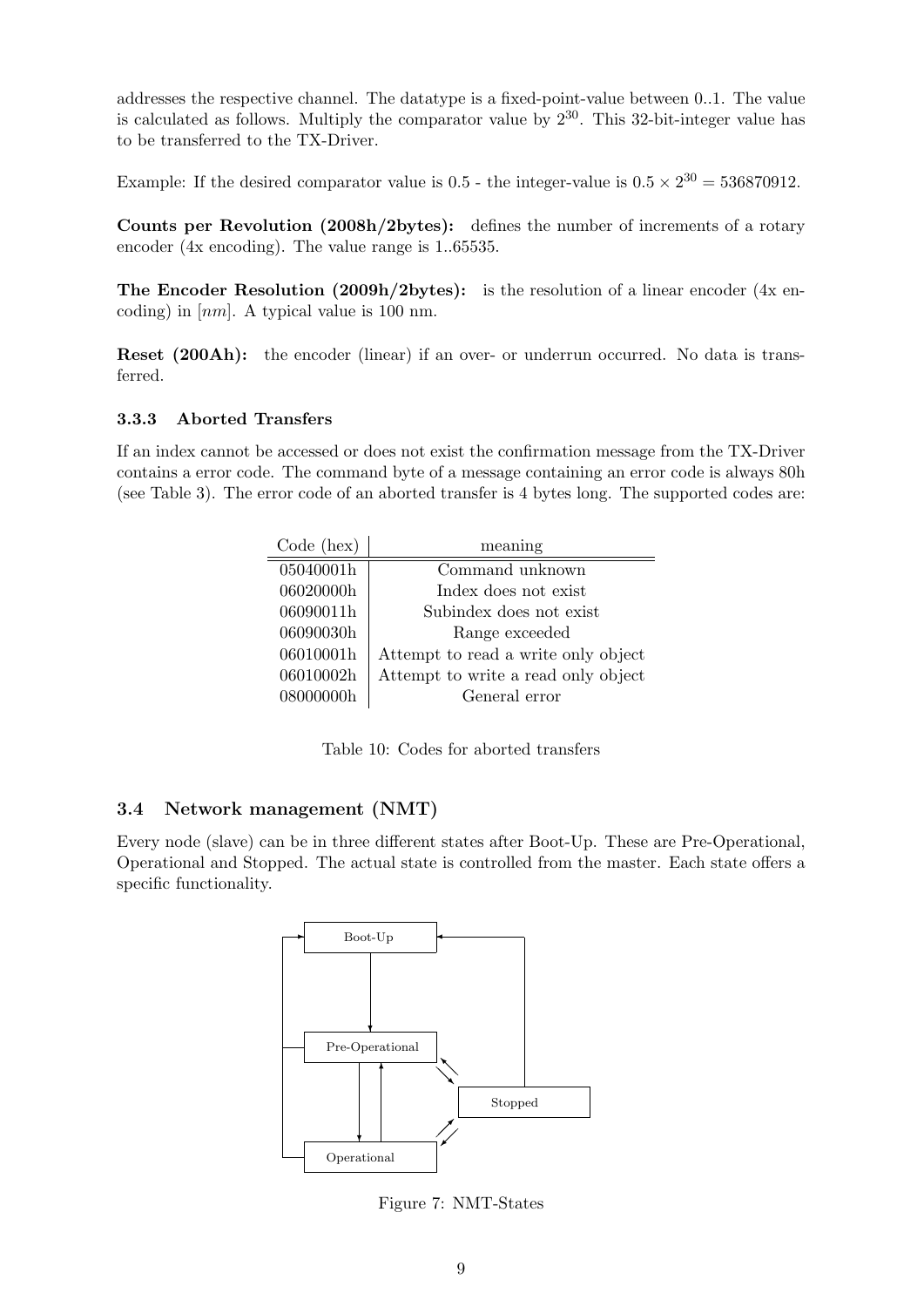The Pre-Operational state is used for device configuration. The device can be configured with SDOs. The Pre-Operational state is the default state after Boot-Up. This default state can be modified to Operational in the CAN-Config-Register (2004h).

In Operational a node transfers PDOs. These can be triggered internally by a timer, by remote frames or by a sync request. The kind of trigger is configured with the parameter Update Time (2003h). If this value is zero - the TX-Driver will only react on sync and remote messages. If this value is 65535 - the 50%-busload function is active. All values between 1..65534 define the time in [ms] that passes between subsequent messages. Configuration with SDOs is not possible.

A Stopped device does not provide SDOs or PDOs. This state only reacts on NMTmessages to other states.

The state of a node is controlled with NMT-messages. The basic layout of a NMT-message is as follows: The identifier of the message is always 0. The message is 2 bytes long. The first

| id | Byte <sub>0</sub> | Byte1   |
|----|-------------------|---------|
|    | Command           | Node-id |

Figure 8: Structure of a NMT message

byte (byte 0) is the command to the desired state. The second byte (byte 1) is the id of the desired node. If the second byte is 0 - all nodes are addressed. This enables the simultaneous control of all nodes with one command. The commands are listed in table 11.

| Command             | Command-byte $(hex/dec)$ |
|---------------------|--------------------------|
| Start node          | 01h/01                   |
| Stop node           | 02h/02                   |
| Set Pre-Operational | 80h/128                  |
| Reset node          | 81h/129                  |

| Table 11: NMT-Commands |
|------------------------|
|------------------------|

#### 3.4.1 Heartbeat

The TX-Driver can be configured to produce a periodic heartbeat-message. This message can be used to monitor the presence of a node. The period of this message is 2 seconds. The message is one byte long and contains the state of the heartbeat producing node. The



Figure 9: Structure of the Heartbeat message

states are listed in table 12. The TX-Driver can be configured to produce a heartbeat in the CAN-Config-Register (2004h). The heartbeat is available in the states Operational, Pre-Operational and Stopped. A heartbeat message is never confirmed by the master. Regardless of the configuration in the CAN-Config-Register - one heartbeat-message is transmitted after Boot-Up. The purpose of this Boot-Up message is to indicate a newly connected device on the network.